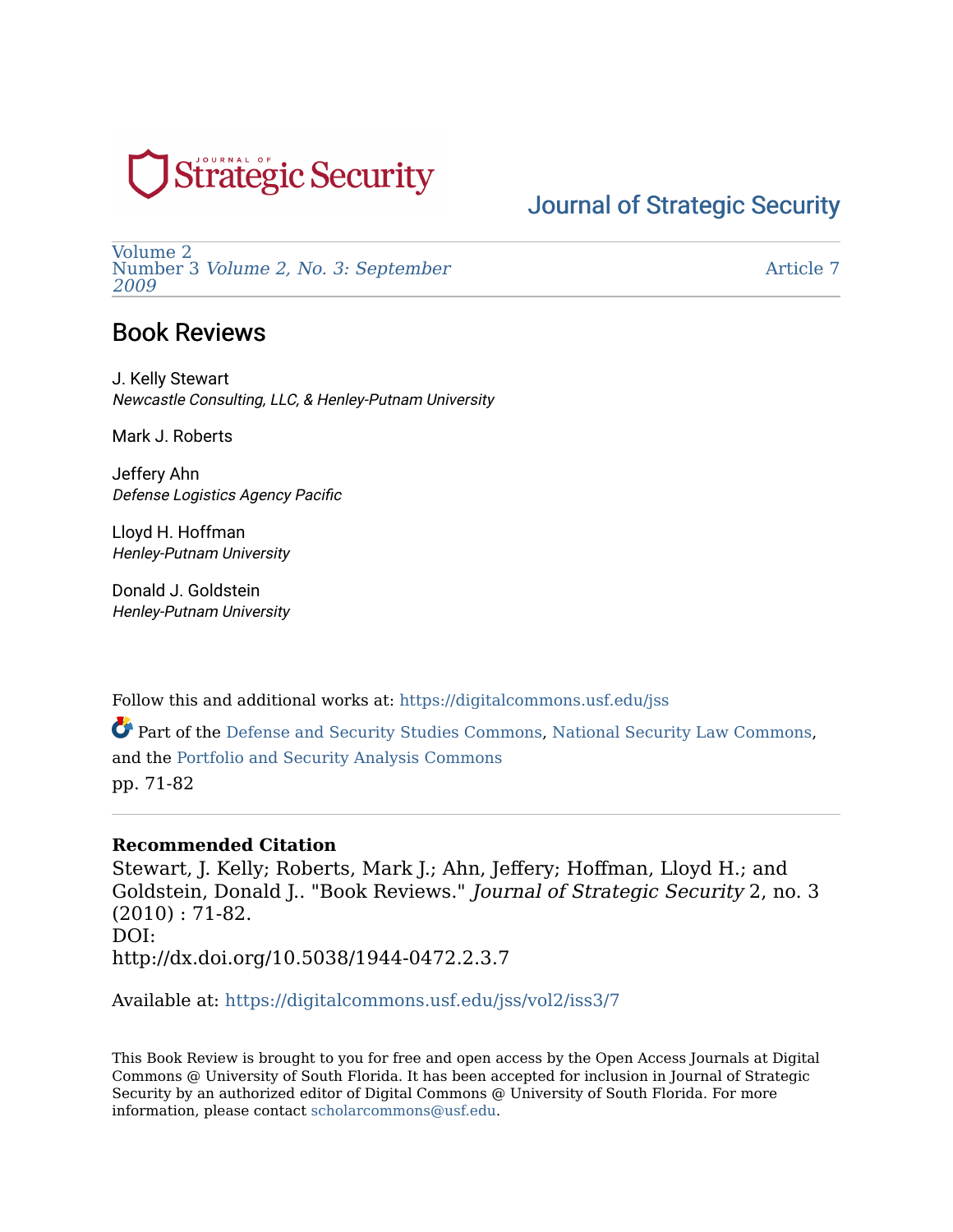### **Abstract**

The Accidental Guerilla: Fighting Small Wars in the Midst of a Big One. By David Kilcullen.

Aviation and Airport Security: Terrorism and Safety Concerns. By Kathleen M. Sweet.

Executive Measures, Terrorism and National Security: Have the Rules of the Game Changed? By David Bonner.

Spycraft: The Secret History of the CIA's Spy techs from Communism to Al-Qaeda. By Robert Wallace and H. Keith Melton, with Henry Robert Schlesinger.

Troublesome Young Men: The Rebels who brought Churchill to Power and Saved England. By Lynne Olson.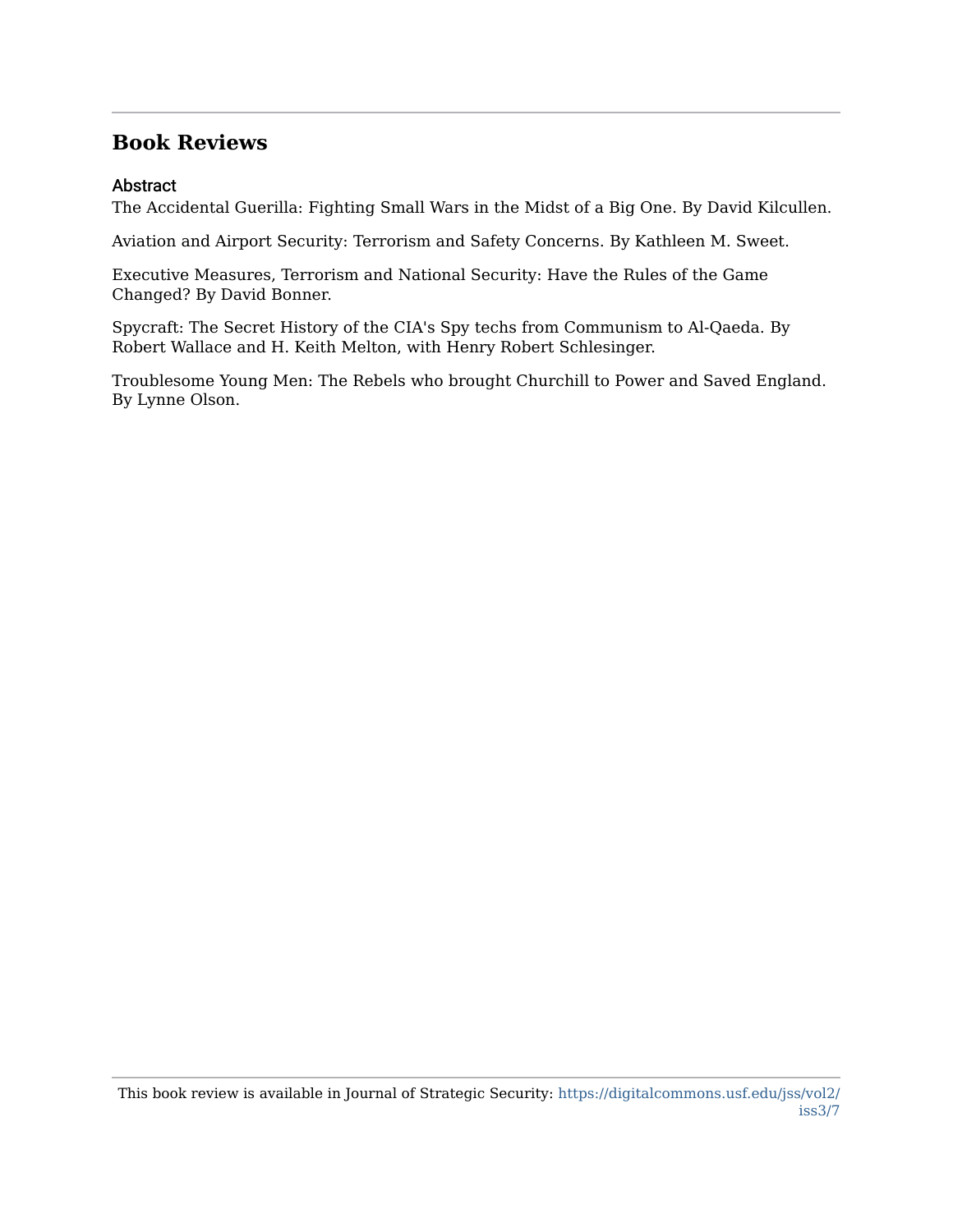### *The Accidental Guerilla: Fighting Small Wars in the Midst of a Big One***. By David Kilcullen. New York, NY: Oxford University Press, 2009. ISBN 978-0-19-536834-5. Maps. Photographs. Glossary. Notes. Sources cited. Index. Pp. 346. \$27.95.**

Carl von Clausewitz, Alfred von Schlieffen, Billy Mitchell, Hank Crumpton, David Galula, Sun Tzu and the late Air Force Colonel John Boyd focused not only on how to win engagements militarily but also by outmaneuvering an enemy mentally in order to limit the necessity for actual combat. Rarely is one able to witness the work of a distinctive practitioner and foremost authority on counterintelligence whose ideas may ultimately change the way we engage an enemy. In *Accidental Guerilla*, David Kilcullen examines and analyzes the nature and need for a revolutionary change in our counter-insurgency policy through his first hand experiences in the theaters of Afghanistan, Iraq, Pakistan, East Timor and Indonesia.

Kilcullen emphasizes that our traditional counter-terrorism and classical counter-insurgency models are inadequate for the conflict in which we find ourselves. Thus, we find a distinction between the hard-core jihadist and the local fighter who is therefore referred to as an accidental guerilla—fighting us because we are in his space and due to his traditional folk beliefs. In the author's own words: "This book, like its wars, is a hybrid: part field study, part personal recollection; perhaps too academic to be popular and too populist to be purely academic" (from the Acknowledgements).

David Kilcullen, Ph.D. (born 1967) is a contemporary practitioner and theorist of counter-insurgency and counter-terrorism. A former Australian Army officer, he left that army as a lieutenant colonel in 2005 and began working as a Special Advisor for Counter-insurgency to Secretary of State Condoleezza Rice. During 2007 he served in Iraq as Senior Counter-insurgency Adviser, Multinational Force-Iraq, a civilian position on the personal staff of U.S. Army General David Petraeus, responsible for planning and executing the 2007–2008 Joint Campaign Plan, which drove the Iraq War troop surge of 2007. Kilcullen is also an advisor on counter-terrorism and counter-insurgency issues to the United States, British and Australian Governments, the North Atlantic Treaty Organization and several private sector institutions.

Most readers will enjoy the practical and understandable approach that Kilcullen takes to communicate and articulate his theories and concepts.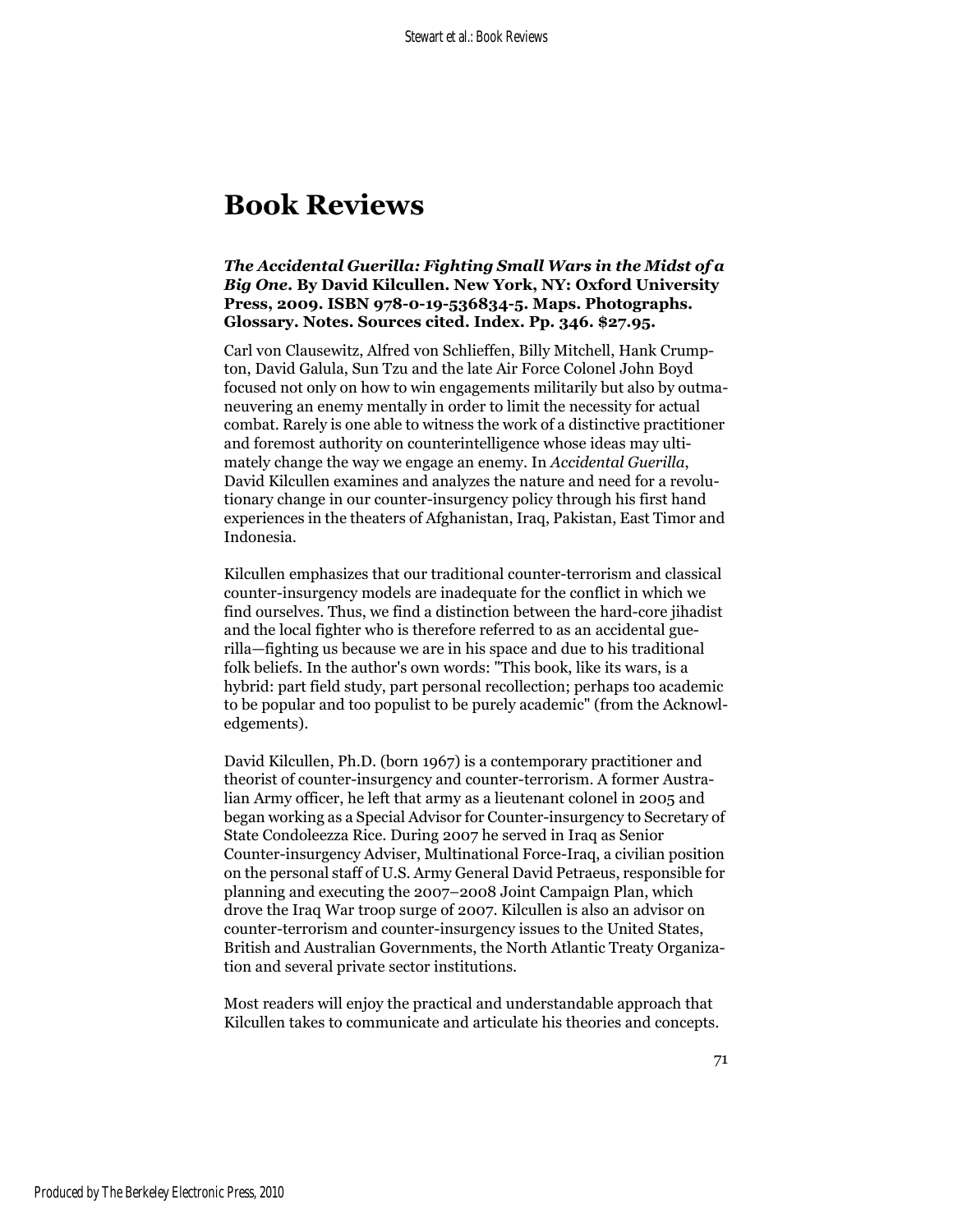Readers who are not actual practitioners in the field of counterintelligence will marvel at his ability to express his philosophy succinctly and in straightforward terms. His emphasis on the Iraq and Afghanistan Wars purports a unique perspective.

Quintessential is Kilcullen's emphasis on changing paradigms on all fronts. Traditional notions of warfare, diplomacy, intelligence and terrorism need to be transformed in order to succeed in these modern day conflicts. "Certainly, in complex, multi-sided, hybrid conflicts like Iraq, conventional warfare has failed to produce decisive outcomes. We have instead adapted existing policing, nation building, and counterinsurgency approaches—and developed inter-agency tools 'on the fly" (p. 292). In the intelligence realms, concentrations will have to focus on less traditional approaches due in part to the simple fact that those pieces of intelligence do not tell the entire and necessary story so that proper planning can be conducted.

Again, this goes to *The Accidental Guerilla's* primary premise, "enemy-centric approaches that focus on the enemy, assuming that killing insurgents is the key task, rarely succeed. Population-centric approaches, that center on protecting local people and gaining their support, succeed more often. The accidental guerilla phenomenon does not explain the entirety of the problem, which is so complex that it does not fit neatly into any one model" (xv).

Accordingly, Kilcullen's observations in Iraq led him to conclude that the United States has not pursued the appropriate course of action to combat global terrorism. Policy at the time was to concentrate on al-Qaeda rather than giving equal attention to separate but interlocking struggles that naturally affect the broader struggle and conflict. Yet, he concludes the United States can be successful in combating this threat if it focuses on developing a new lexicon—changing our terminology; ensuring the grand strategy is based on a long-range view as well as a broad viewpoint; remedying the imbalance in government capability by building non-military elements of national power; identifying new strategic services re-creating the Office of Strategic Services (OSS) to create balance and thoroughness; and developing a capacity for strategic information warfare whereby there is an inter-agency message being supported rather than the current fractured state. This fractured state of information plays right into the hand of the enemy who does use the propaganda machine to his benefit and is at the heart of what Kilcullen calls the *takfiri* objective in manipulation of the locals.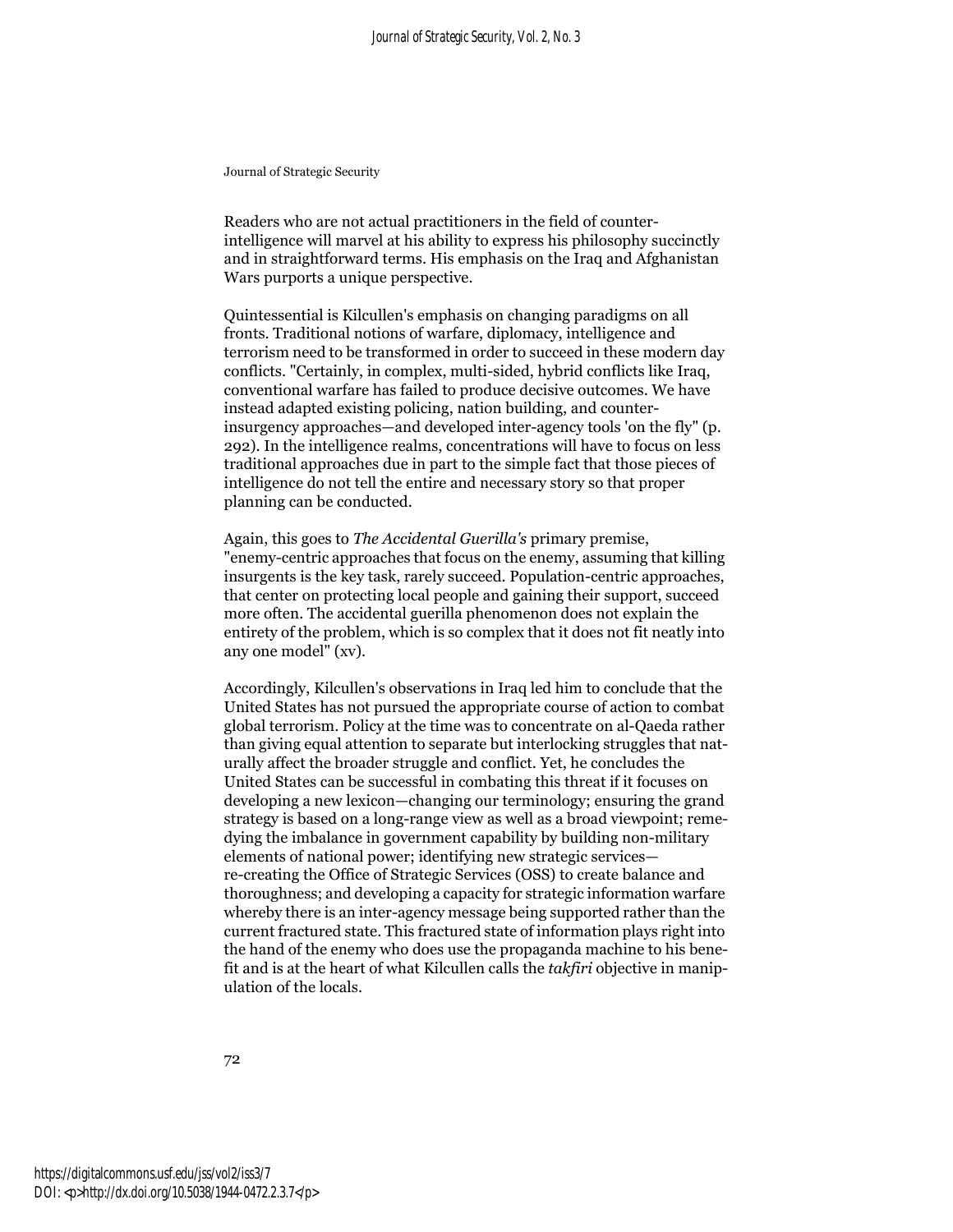The active counterintelligence professional may not learn anything different, yet Kilcullen addresses the necessary principles of counterinsurgency/counter-intelligence in such a fashion that subject matter experts will be propelled to heightened comprehension of the subject.

Newcomers to counter-insurgency will obviously benefit from the wealth of experience and information demonstrated. However, *The Accidental Guerilla* is not a quick two- to three-day read. It should be enjoyed over a good two or maybe even three-week span so that one can fully digest and understand what Kilcullen is advocating.

David Kilcullen's *Accidental Guerilla* is a book that brings the lessons of the past to life just like Ken Burns has done with his Civil War series. The primary difference is that the reader has the benefit of an actual leading expert on guerilla warfare who takes us on a live journey uncovering the face of modern warfare and demonstrating to us the elements needed to ensure a positive change in our outlook of war and what it will take to win now and into the future.

*J. Kelly Stewart is Principal at Newcastle Consulting, LLC—a strategic security design and management consulting firm, and an instructor at Henley-Putnam University.*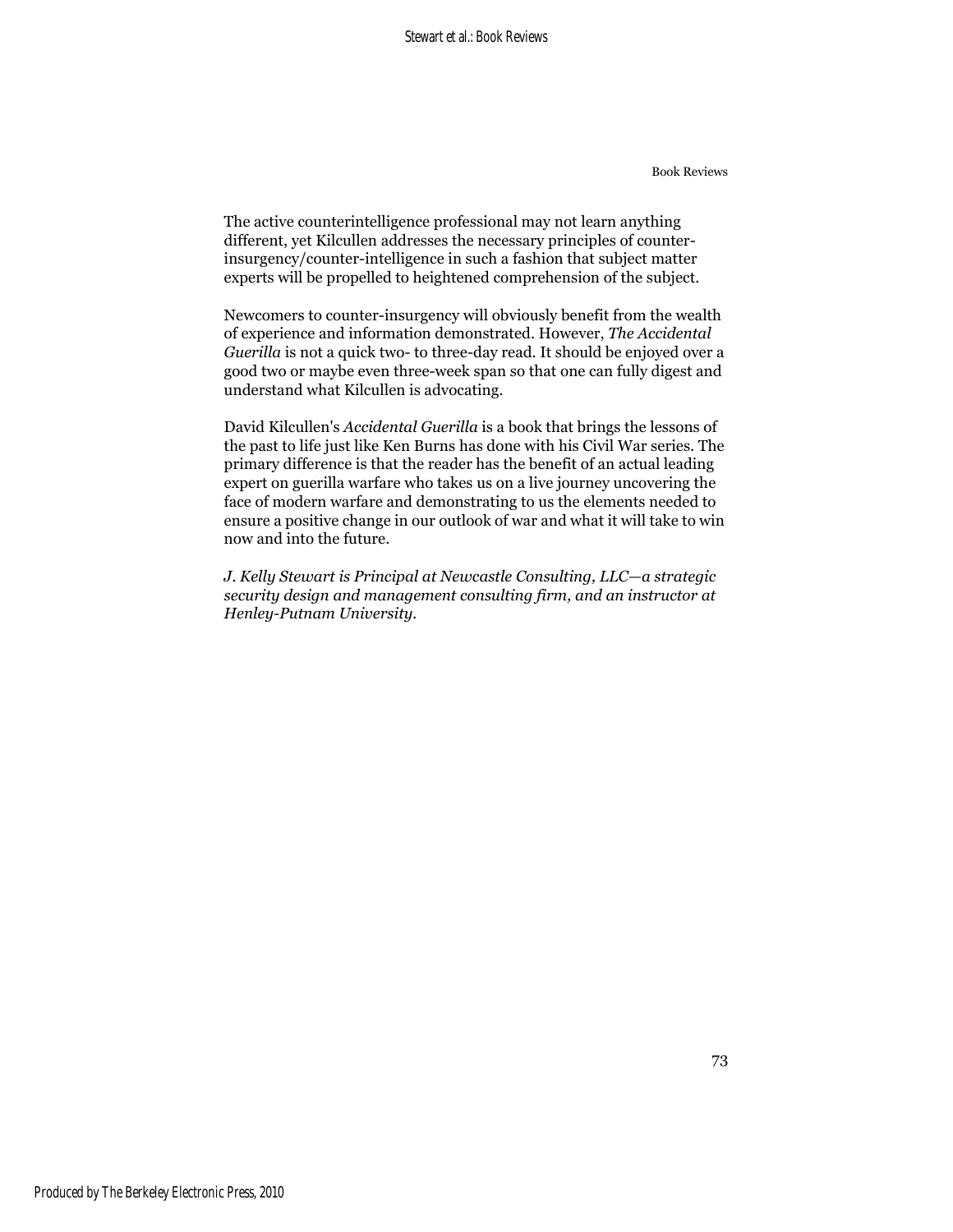#### *Aviation and Airport Security: Terrorism and Safety Concerns***. By Kathleen M. Sweet. Boca Raton, FL: CRC Press, 2009. ISBN 978-1-4200-8816-8 (hardcover). Diagrams. Photographs. Index. Notes. Tables. Pp xxii1, 354. \$79.95.**

Aviation security and terrorism have been topics of intense public scrutiny over the past few years, with endless prescriptions for how to shore up the former against the latter. Into a marketplace flooded with myriad books written by self-proclaimed "experts" comes *Aviation and Airport Security: Terrorism and Safety Concerns*, by Kathleen M. Sweet. The author is a retired U.S. Air Force lieutenant colonel with impressive credentials as an intelligence officer, an assistant air attaché to the Russian Federation, an instructor at the Air War College, a member of the Judge Advocate General (JAG) cadre, and a military/political affairs officer with a Special Operations Wing. She currently works as a consultant with various firms and as a university instructor teaching courses in intelligence, security, and terrorism. In her introduction, the author states the book "contains the necessary information with which to devise a strategy that college students, military personnel, and police counterterrorist unit [sic] alike can use to educate themselves" (p. xxiii).

Unfortunately, that sentence contains a key to what is to come. I really wanted to like this book and at first blush it seemed a solid tome, written by an expert to address a vital topic. Regrettably, the more I read, the more I found that the book is laden with suppositions, sweeping generalizations, factual errors, grammatical and spelling errors, and intellectual overreach. In short, the book, while ambitious in scope, promises more than it delivers. Dissecting just the sentence quoted above, it may be useful for college students to become familiar on a superficial level with the concepts used in the book, but military personnel and police counter-terrorism units have assiduously labored ever since the catastrophic attacks of September 11, 2001, to educate themselves on aviation security and terrorism. The military and police have led the way to study these issues and have proactively engaged in very aggressive information sharing campaigns to create a common sight picture.

The author does undertake a very methodical and systematic study and correctly identifies the importance of air travel and transport for our economy and way of life. However, the extraordinary depth and breadth of topics are an inch deep and a mile wide. The fifteen chapters have numerous sub-topics included that span only a page or two or three, allowing little room for the topic other than to mention it and give a paragraph or two. Every topic brought up is valid but is given short shrift, resulting in a very unsatisfying treatment. In addition, there are numerous sections copied and pasted from the Internet (appropriately sourced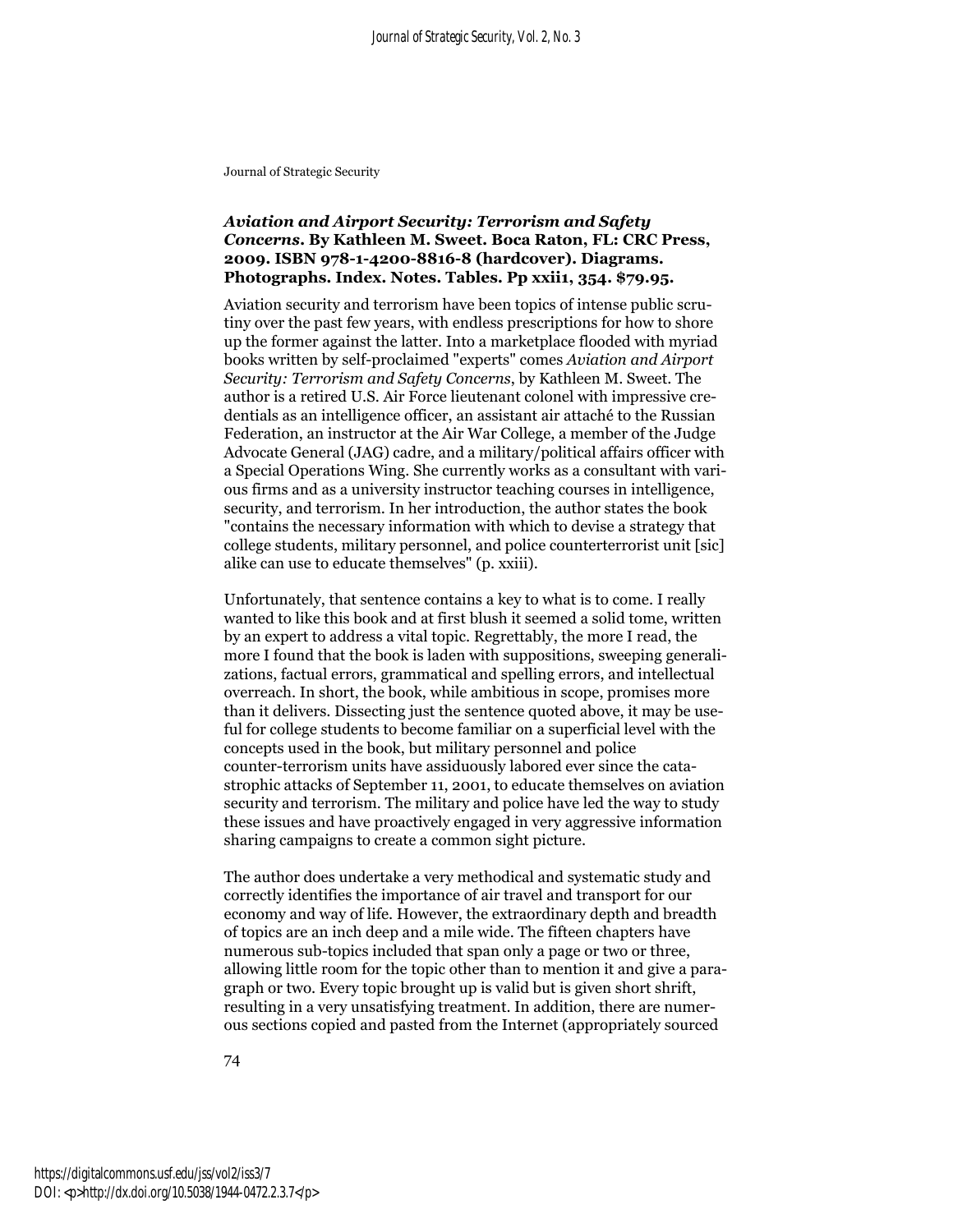and noted), throughout the book, which lessens the book's credibility and portrays a curious lack of imagination on the part of the author. Cutting and pasting is a practice common among sluggish and less accomplished intelligence analysts and is out of place in a textbook purportedly intended for college students.

The use of open source information seems to actually take the place of any real analysis or policy recommendations. The book has no real flow and is uneven, as if it were sloppily assembled with disparate elements welded together to form the final product. The chapter on terrorism unevenly tries to cram into a few pages what multi-volume studies on the topic can only allude to. The author tries to wrap in the history of the Near East (a topic in and of itself) along with the history of terrorism (another topic), terrorist group profiles (another separate topic) and then fold in case studies (a still different topic)—all very poorly.

Spelling errors throughout plague the book and factual errors undermine its credibility. A few examples follow since a complete recounting of all errors would be a larger undertaking than this review will allow. The author's spelling of al-Qa'ida or al-Qaeda is rendered as "Al'Qaeda," which is erroneous. The author attributes the June 25, 1996, terrorist attack at Khobar Towers to Usama bin Ladin, when in fact Iranian-backed terrorists carried out the act. The author's citation of seven state sponsors of terror is several years out of date (there are now four). Other data points cited regarding the intelligence community, law enforcement agencies, counter-terror organizations, and the Department of Homeland Security, are outdated by a few years and placed in improper context. The author also uses citations from sources whose agendas are not clearly stated, presenting a perspective devoid of context.

In spite of these glaring issues, *Aviation and Airport Security: Terrorism and Safety Concerns* has value in that it provides a wide-based view of aviation security, and in a wide-ranging sense it is generally correct. However, the process breaks down when the author tries to provide specificity on topics other than those she copied and pasted from the Internet (and even some of those are incorrect). Perhaps the book's merits might be as a reference of topics to pursue. For those seeking counter-threat and counter-terror solutions to better protect the transportation infrastructure, this tome is useful, but not by any stretch of the imagination a definitive guidebook or manual.

*Mark J. Roberts is a transportation security subject matter expert. He has published strategy articles and a book with the National Defense University Press, as well as numerous book reviews in various journals.*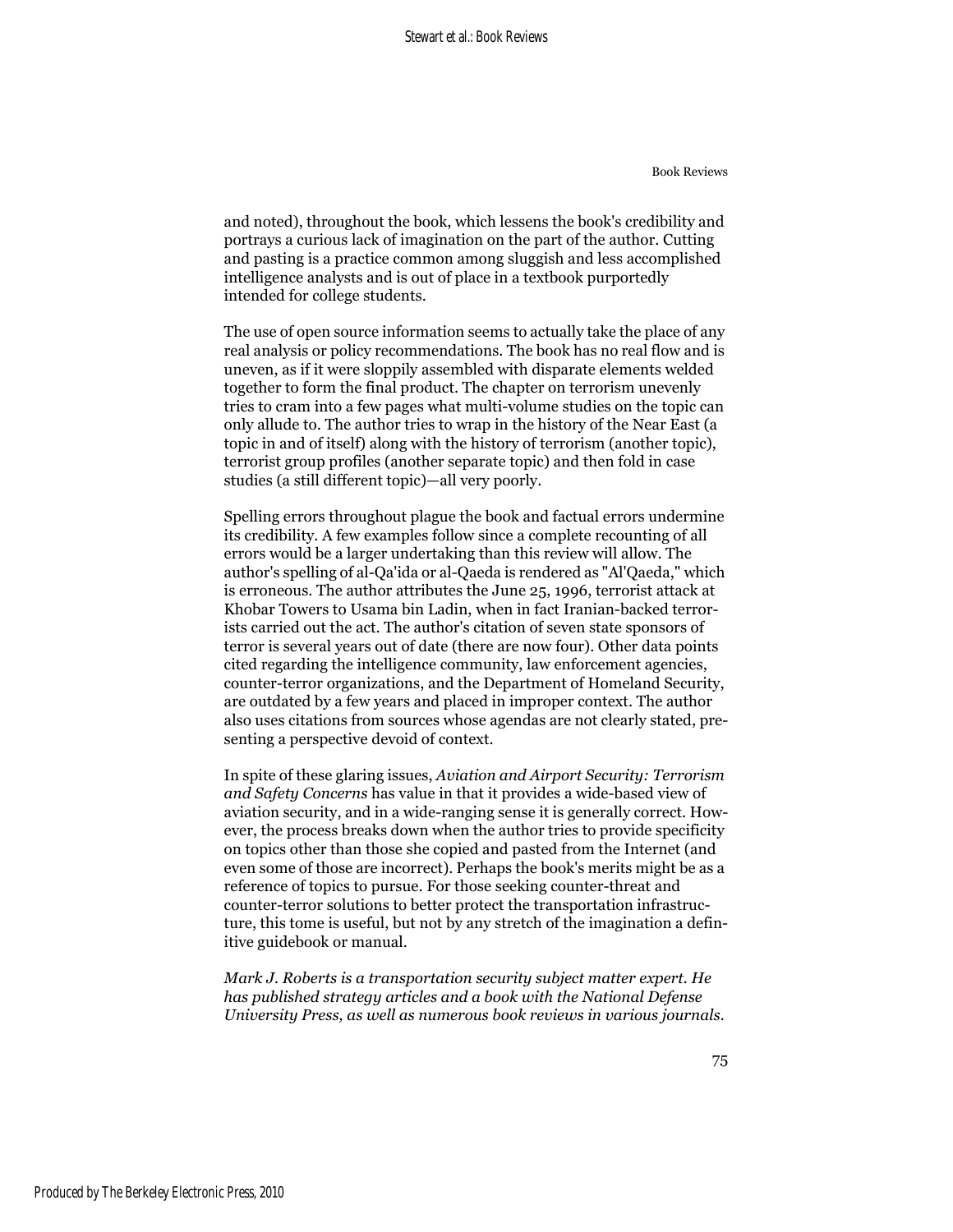*Executive Measures, Terrorism and National Security: Have the Rules of the Game Changed?* **By David Bonner. Ashgate Publishing, Ltd., 2007. ISBN 978-0-7546-4756-0 (hardcover). Abbreviations. Footnotes. Bibliography. Index. Pp. xi, 371. \$124.95.**

History is one of several fundamental elements in our society. It can easily help us picture what happened before, and some of us may use it to refrain from repeating the same mistakes. From the same rationale, some may have different views of the importance of case laws, but I value them from a perspective that reflects current views from various social beliefs, thoughts, and attitudes at a specific time toward certain subjects and events in our lives. Henceforth, knowing how certain decisions were arrived at will be immeasurably important for us in the future. The author presents past and present historical events in order to illustrate how the U.K. Government handled terrorism and other national security affairs, which were supported by examples in using legal mechanisms instead of using existing or newly developed criminal laws or processes. The author describes specific methods that were formulated and executed as national strategic actions: prevention, pursuit, and protection, such as internment, deportation, and restriction on movement during its colonial withdrawal in Cyprus, Kenya, and Malaya, and in dealing with the political violence in Ireland.

Professor David Bonner has taught at the School of Law, University of Leicester, U.K., since 1974 and was a former student of that institute. As a lawyer, Bonner specializes in laws relating to terrorism, among other interests. He has also written a monograph on measures other than criminal prosecution to deal with terrorism and national security issues.

In Chapter 1, the author uses comparisons with early U.K. history to clearly point out that the rules of "games" have not been changed for the U.K. in pursuit of protecting against further terrorist incidents. Furthermore, the author claims that methods and plans for dealing with "sleeper cells or supporters" remain the same compared to previous governmental reactive responses throughout history.

Some will find this book valuable in regard to past history of how some national crises were handled via methods of internment, restriction of movement, exclusion, and deportation of selected individuals. But others may not value this book, particularly those who seek answers to comprehend sensitive current policies in handling both internal and external threats to nations. Some readers may want to skip chapters two through five and read the rest of the chapters if the readers' views and analysis on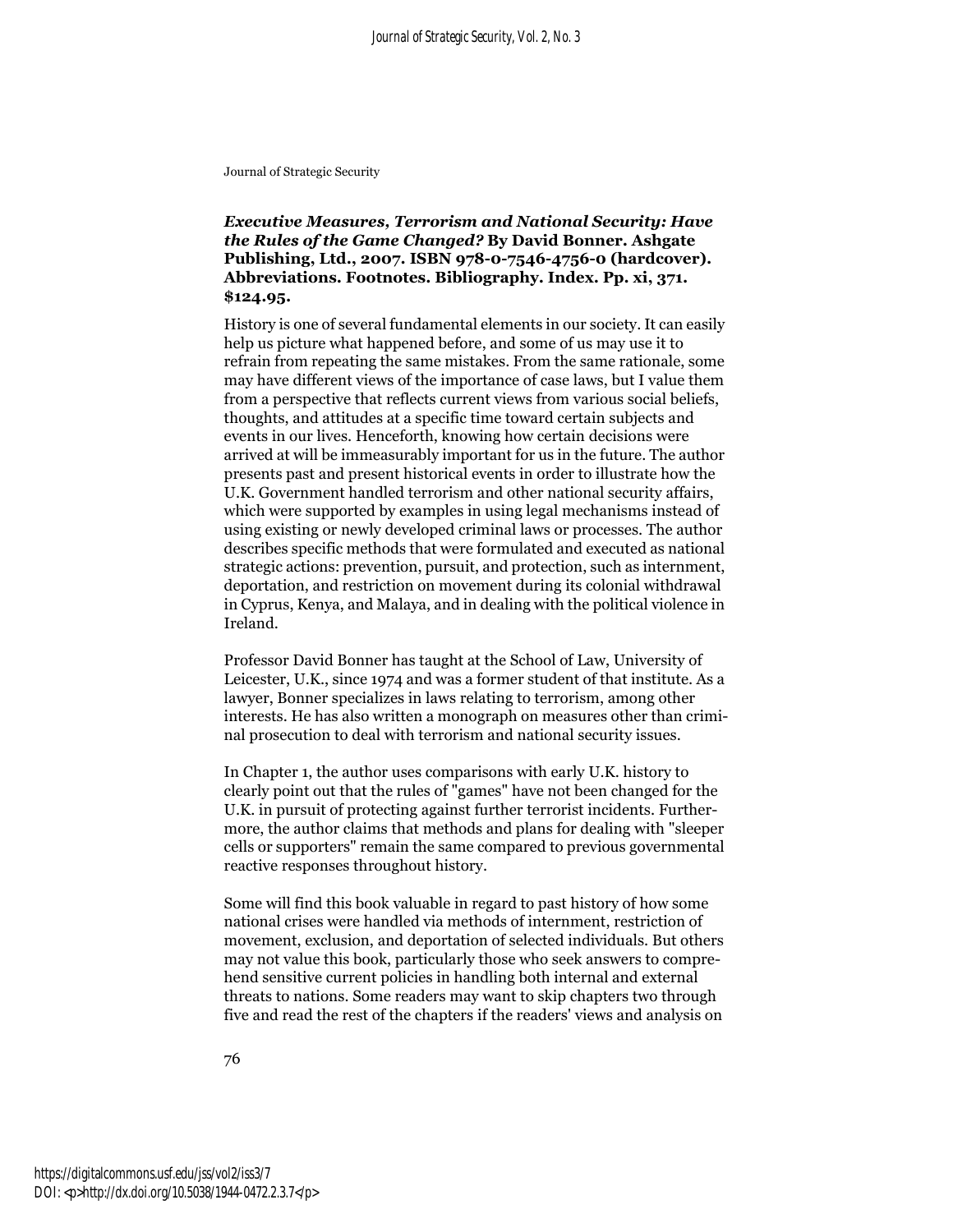government actions and reactions of the September 11, 2001 attack on U.S. soil are the main points of interest.

This book may be ideal for legal scholars or government officials in the U.S. to study current actions or policies on dealing with sleeper cells or supporters before and after the major attacks on both soils, but it is not clear if it will benefit professionals in intelligence, counterintelligence, and protection fields. The author's view of an effective counter-terrorism or counter-insurgency strategy centers on intelligence-led policing. The U.S. Department of Justice suggested the same approach in its 2009 report, *Navigating Your Agency's Path to Intelligence-Led Policing*.

The author suggests that any decision on national security matters must be balanced to ensure that fundamental rights are protected, but I would add that preservation of human life should be the uppermost, indispensable, and indisputable task for anyone who is in any executive position.

This book should be of interest to political scientists, historians, and lawyers, as suggested by the author, but should be only limited to those who have keen interests in executive decisions. When discussing actual events, some information was inaccurate, such as the flight number for one of the planes that crashed on September 11, 2001, and the date of the London bombing in 2005. In addition, the book's binding appears unable to handle the rigors of library use. I would expect to find this book in the law library of larger universities or reference sections in city or state libraries, but most likely not in individual homes.

*Jeff Ahn is a retired U.S. Army CID special agent currently working as a security manager for the Defense Logistics Agency Pacific. He is an adjunct faculty member at three universities.*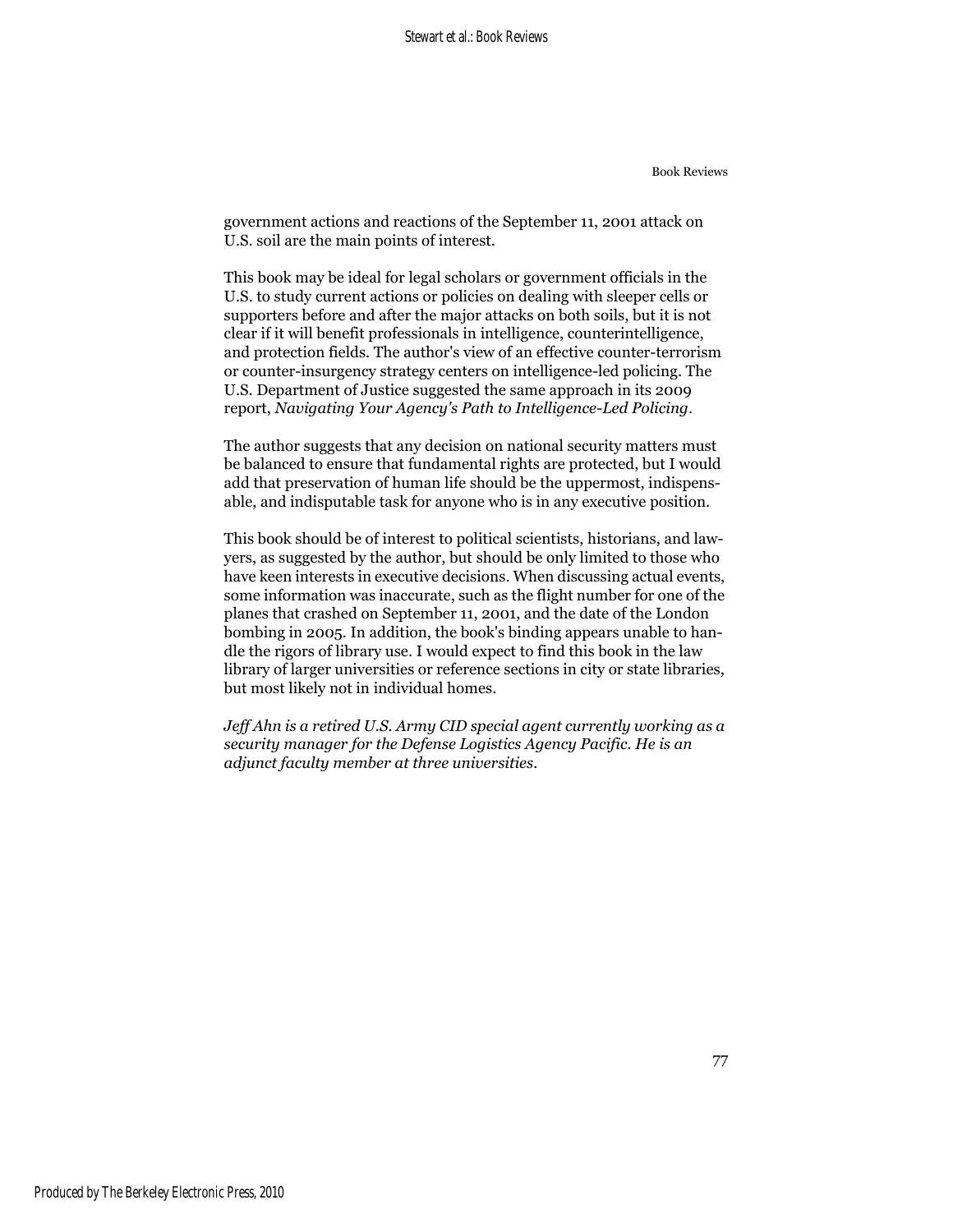*Spycraft: The Secret History of the CIA's Spytechs from Communism to Al-Qaeda***. By Robert Wallace and H. Keith Melton, with Henry Robert Schlesinger. New York: Dutton, 2008. ISBN 978-0-525-94980-0 (hardcover). Sketches. Maps. Photographs. Glossary. Notes. Sources cited. Index. Select Bibliography. \$29.95.**

This is an excellent book that tells both "who done it" and "how it's done." It is primarily a history focused on the Central Intelligence Agency's (CIA) technical support capabilities resident in the Directorate of Science and Technology. According to the jacket cover, the two primary authors are well qualified by experience and interests. Robert Wallace is a retired career CIA officer and former Director of the Office of Technical Services. H. Keith Melton is the technical tradecraft historian at the Interagency Training Center. Henry Schlesinger is an author and journalist covering intelligence technologies, counter-terrorism, and law enforcement.

The foreword by George J. Tenet, Director, Central Intelligence, 1997– 2007, sets the stage well, with a focus on how the technical services have largely been neglected in the literature. He clearly states how important their contributions have been and how they will remain critical. When read in conjunction with *The Master of Disguise* by Antonio J. Mendez, one will have a more well-rounded understanding of intelligence and the interaction of the capabilities that create a valuable national asset.

In the steadily increasing intelligence literature, there are several primary book types ranging from lopsidedly critical to exploitative. But then there is the rarest and most valuable type: a well-written book based on personal knowledge and experience that fills a major gap for the serious reader. This is such a book and should be part of every serious student's and practitioner's personal library, as well as public and institutional libraries. We are once again shown that Intelligence History remains a fascinating and ever-evolving subject.

Educators should read and consider this book for inclusion in any intelligence history and even technology history courses. There are few books that relate technology to real-world applications better; and almost none outside of the aircraft and satellite arenas that relate technology to intelligence operations. David Kahn, of course, being the most distinguished exception.

Clearly the authors intended this to be a basic early history, taking one through the real beginning of American tools and techniques to a point where both technology and operations are best left out. While the Internet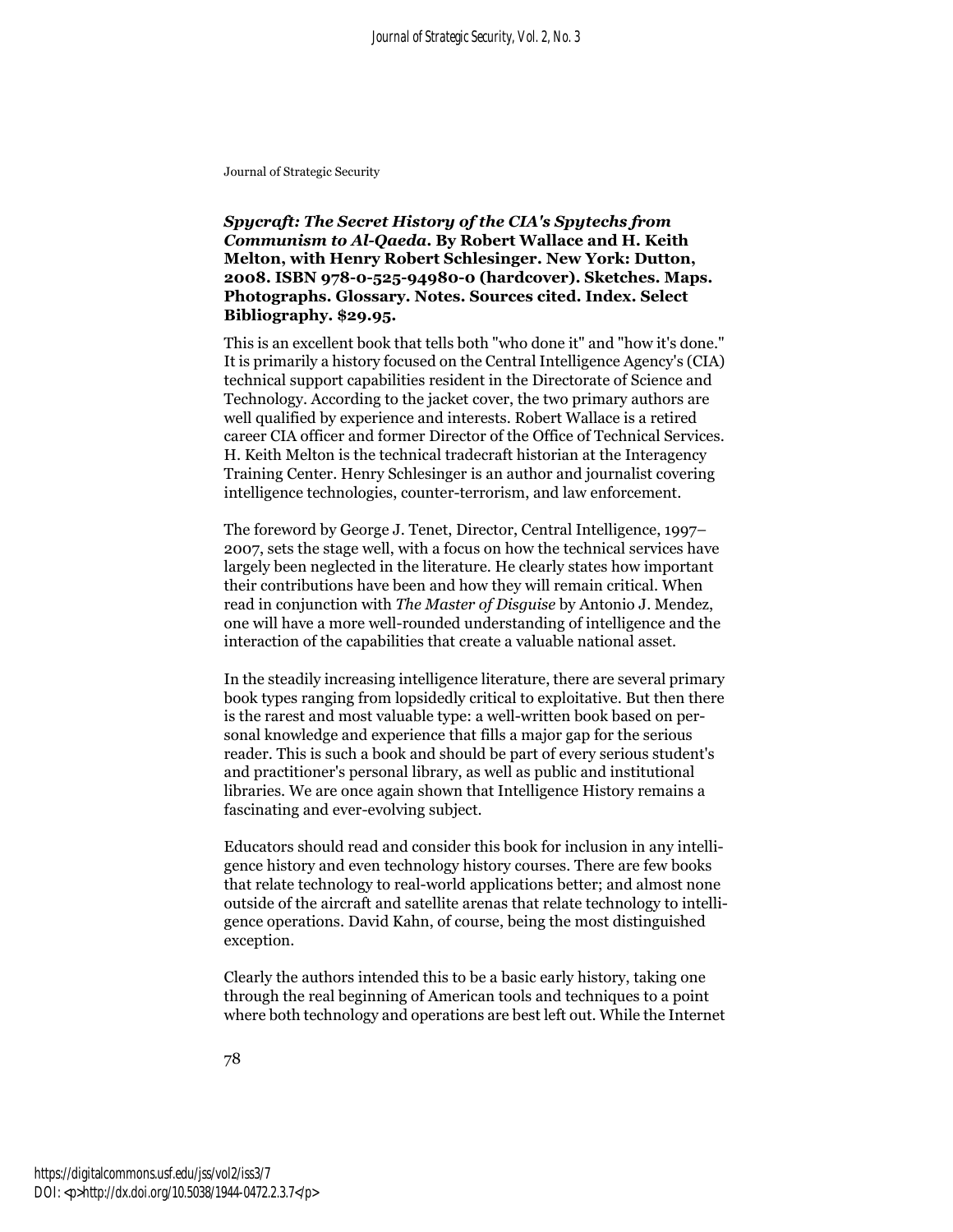is touched upon, it is useful only to point the way from traditional in-place operations to today's new, "reach out and touch almost everyone and everything remotely" world. Such a speculative discussion would have clearly been unnecessary, out of place, and a real distraction and detraction from the book's significant value. This is an informative and entertaining history, not a sensationalist "future history."

*Spycraft* provides significant insights into one of the lesser known and appreciated critical intelligence components: successfully applying technologies supporting case officer and agent operations. While much more has been written about specific operations, rings, and individuals, precious little has been written about the "little things" that enable successful operations. Here we are carefully and often entertainingly led through the evolution of making things smaller, more reliable, more productive, and above all safer to use. The authors pull back the Hollywood hype and show where the imagination, courage, and derring-do of those not in the literature or popular media's eyes often made a profound difference. In fact, these are the ones who made many critical collection operations even possible. Perhaps this can be well illustrated by modifying a popular quote usually attributed to General Omar Bradley: "Congress makes a man a general, communications makes him a commander," to: "Case officers can recruit an agent, covert communications makes the agent a spy."

A great deal of history is well laid out in several nicely organized sections. Within the sections are well written chapters on technical and operational episodes that carry one seamlessly between organization history, personalities, technologies, operations, and above all the "luck" factor. People are brought to life as select operations and technical developments are explored with an excellent interweaving of scientists, engineers, field officers, and even psychologists (considered by many to be the real "Wizards of Langley") becoming parts of an interesting and very informative history. The illustrations are well done and the equipment, tools, and document photographs are very useful. The non-technical and the technical are made clear for anyone from either camp, and most importantly for the general public.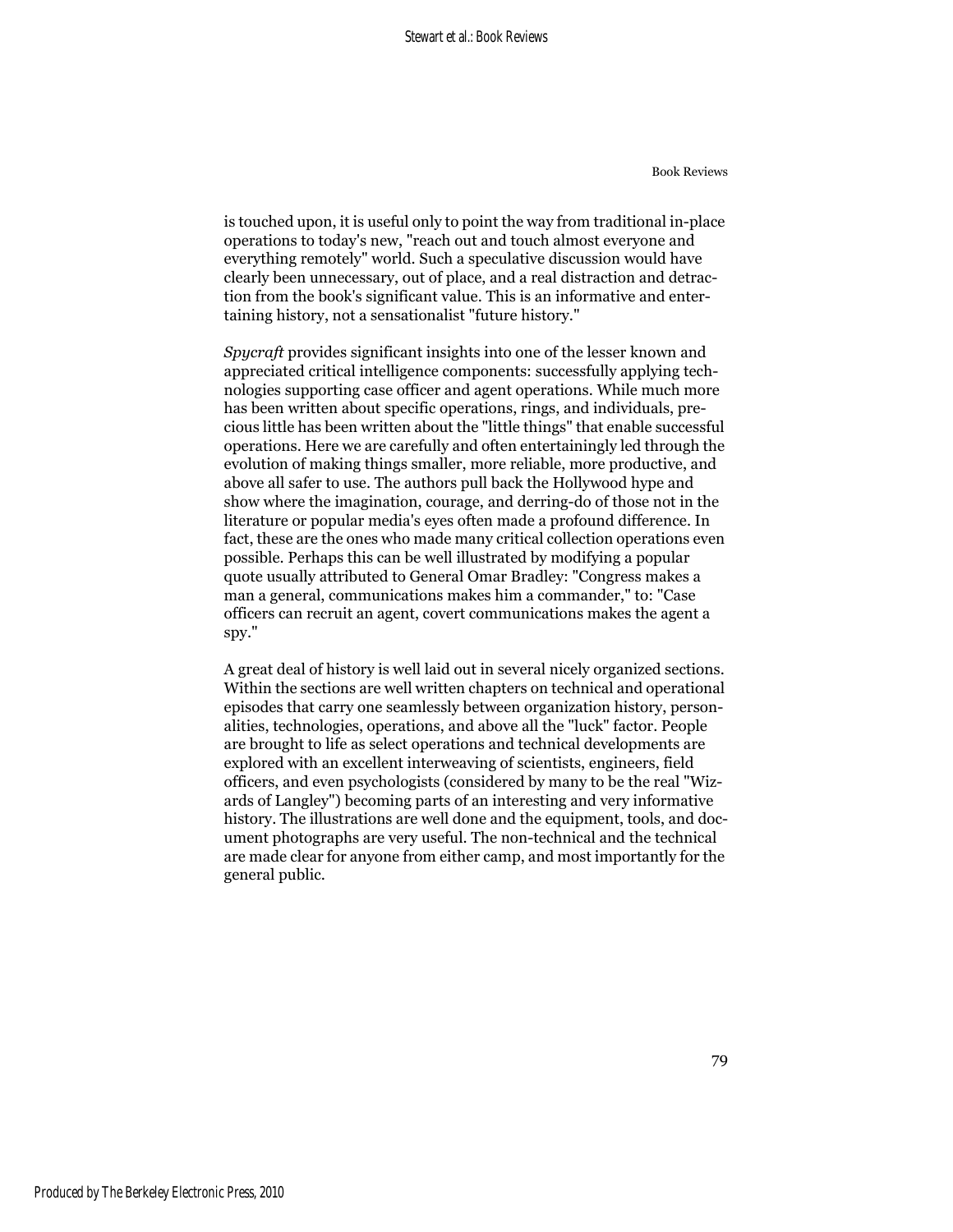Here are just a few of many insights and knowledge to be gained, but not too many, which would spoil the fun: technical ops work at the nexus of two immutable laws; Faraday's Laws of Electrolysis and Murphy's Law; sometimes the simple is as effective as a sophisticated and complex collection device; a smart and courageous spouse can provide an elegant and very effective solution to a problem baffling an entire team; in the field there is no substitute for a smart and knowledgeable improvising techie; Luck remains the most critical factor in all Intelligence operations.

*Lloyd H. Hoffman is a professor at Henley-Putnam University.*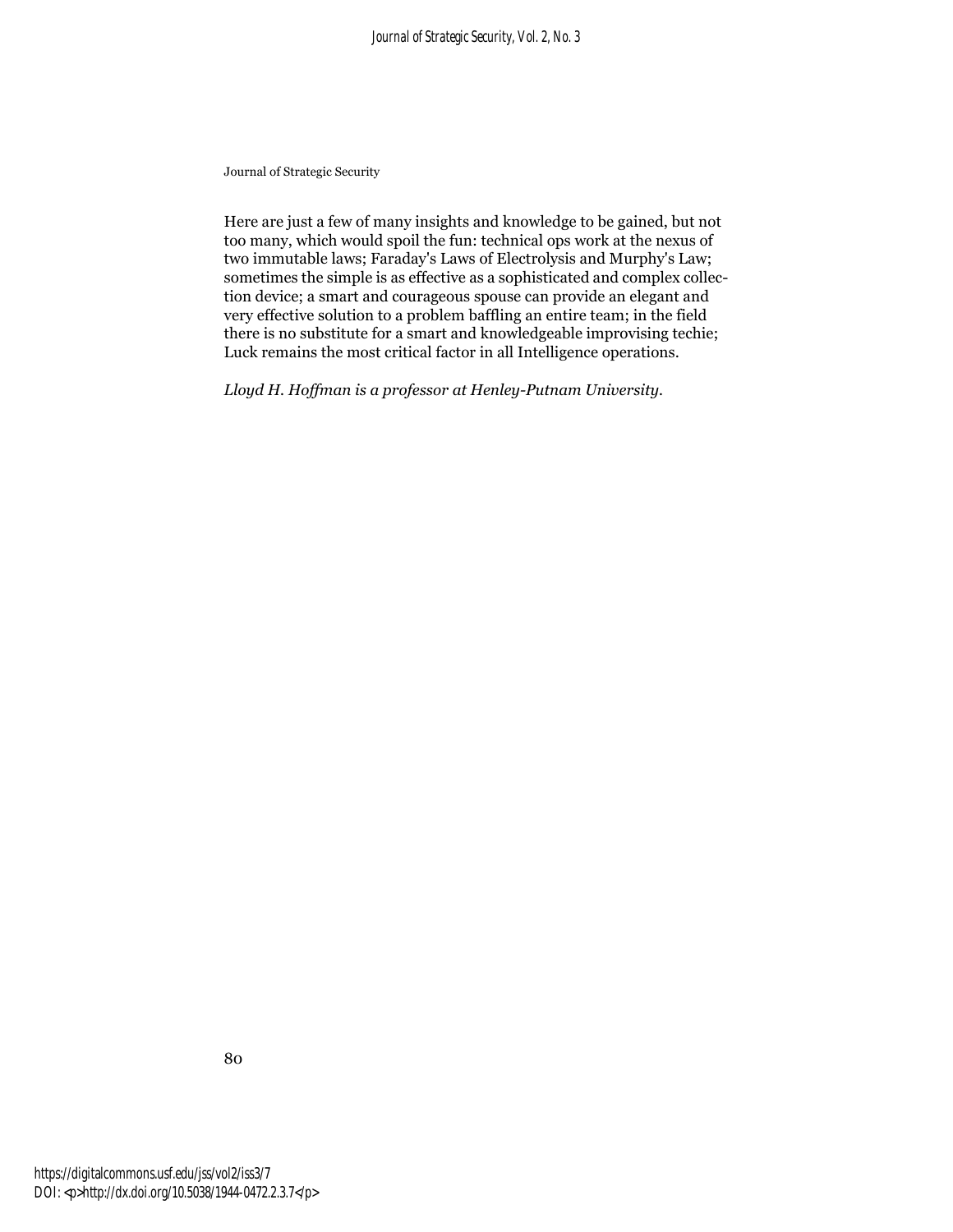### *Troublesome Young Men: The Rebels who brought Churchill to Power and Saved England***. By Lynne Olson, New York: Farrar, Strauss and Giroux, 2007. ISBN-10: 0-374-53133-1 (paperback). Illustrations. Notes. Bibliography. Index. pp. 436. \$15.00.**

To those of the Cold War generation, "appeasement" was an utterly derisive epithet in discourse about international relations. Ms. Olson's book brings into focus whether "appeasement" has not become fashionable again in the guise of discourse, engagement, and diplomacy. Her book is not only a gripping account of the events leading up to the Second World War in British politics; it is another warning that those who fail to remember history are condemned to repeat it. As such, it is a worthwhile re-study of Conservative Party politics in inter-war Britain and bears comparison to the way that the leaders of both major United States parties have dealt with aggressive rogue states in the late twentieth and early twenty-first centuries, particularly on the issue of the proliferation of nuclear weapons in countries such as North Korea, Iran, and Pakistan. This book earns itself a valuable place as a study in international relations or as an important case study in the role of domestic politics and interpersonal dynamics in the formulation of foreign policy.

Ms. Olson is a highly capable and thorough historian and journalist. She is well equipped to set the historical stage in a detailed and thoughtful manner. She is also careful to present our historical heroes in a delightfully human manner, with all their petulancies and peccadilloes.

One of the most dramatic episodes recounted in her book is the moment when the troublesome Tory backbenchers, who chaffed against the avowedly appeasement policies of then Prime Minister Neville Chamberlain, finally rebelled and walked away from their myopic, sinister, and self-deceitful leader after the German invasion of Poland in 1939.

While Churchill was to be lionized as the great leader against appeasement, Ms. Olson shows that all too often this great man was captive of his class, his friends, and his own political ambitions. Perhaps the most shattering historical moment presented is when Arthur Greenwood, the uncharismatic Deputy Leader of the Labour Party rose to answer Chamberlain's pusillanimous response to the German attack on Britain's treaty ally, Poland, a stiff note demanding that the Nazis withdraw to their borders in September 1939. Greenwood rose and began to speak slowly and tentatively. He said, "With no opportunity to think about what I should say...I speak what is in my heart at the moment." Leo Amery, throwing decorum to the wind, shouted out, "Speak for England, Arthur." With this